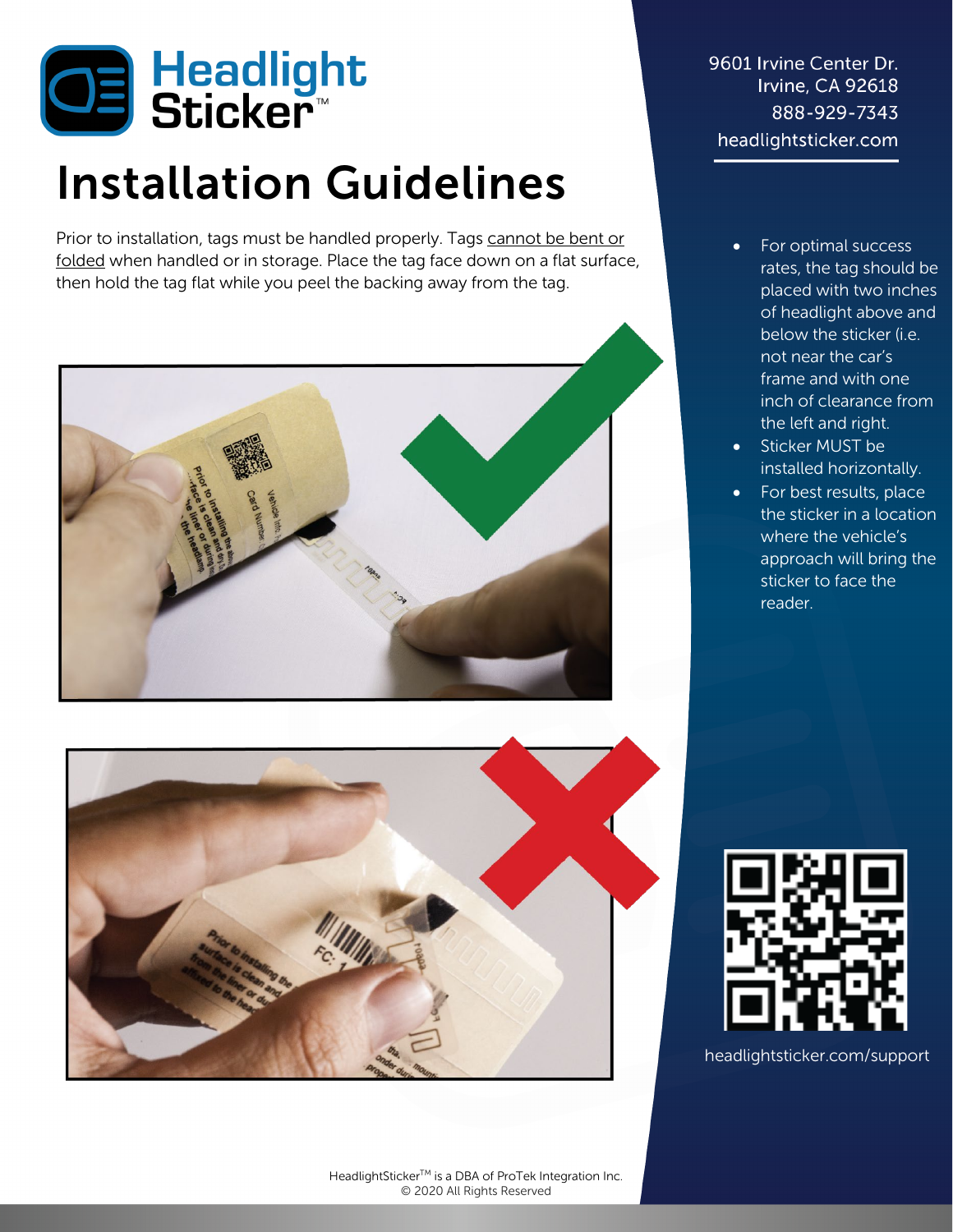

## Installation (Continued)

Always place the HeadlightSticker™ horizontally on the headlight.



9601 Irvine Center Dr. Irvine, CA 92618 888-929-7343 headlightsticker.com

When placing the tag, you only have one chance! Removing the tag – even if it was only applied for a second – can render the tag ineffective.

If the tag is installed incorrectly, remove it, discard it, and install another one.



headlightsticker.com/support